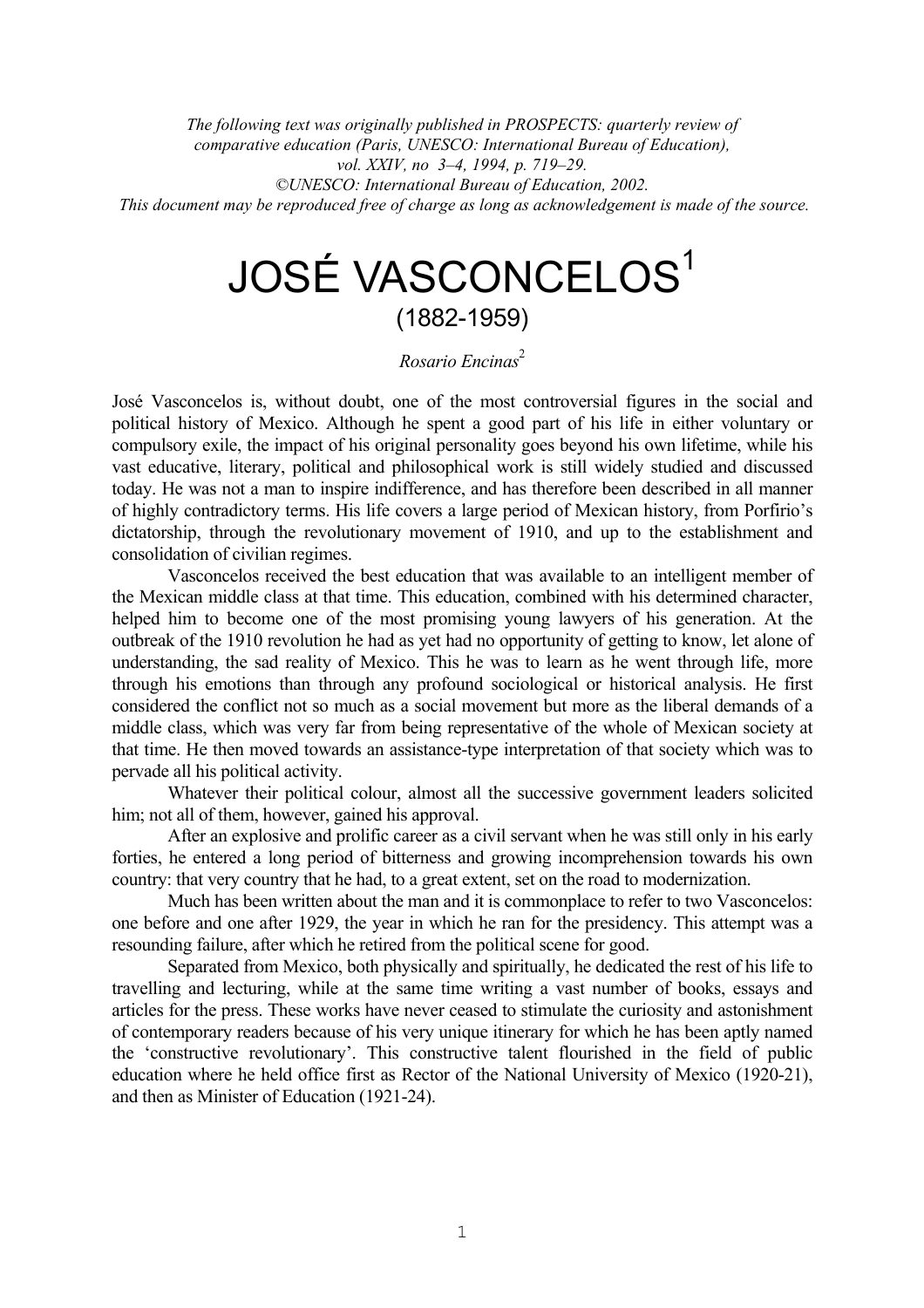## **Vasconcelos: the rector**

As Rector of the university, he showed his preoccupation with the enormous needs of the population as a whole and with the university's responsibility towards improving the situation. This was clearly stated in his inaugural speech: 'At this time, I do not come to work for the university but to ask the university to work for the people.<sup> $2$ </sup>

 His position was clearly far removed from the Anglo-Saxon university model, and this he had already shown some years before when he set up a civilian institution called the Mexican Popular University. Here he had mobilized the intellectuals of the day to offer adult education through lectures and a variety of cultural events, all completely free of charge. This was later to be carried on as one of the branch activities of the National University itself. In the same spirit, as Rector, Vasconcelos launched a massive literacy campaign based on a team of 'honorary' teachers, so called because they were unpaid.

 All of this illustrates one of the main features of Vasconcelos' philosophy: education as a means of emancipation for the people. Although this idea is, of course, by no means original, Vasconcelos was the first Mexican to include it in a national educational project, hitherto poorly defined. The project was then to become the main policy framework for subsequent governments. Furthermore, he enveloped the educational task in an almost religious mysticism, the fervour of which has frequently been compared to that of the colonial missionaries. And this was in fact his strong point. The energy he was to invest into the project spread to a whole generation of teachers and university students who regarded themselves as bearers of good news, and who took to the streets to spread this news with an enthusiasm which has never again been equalled. One of those students wrote:

With dramatic gesture and inflammatory word Vasconcelos had pointed to the scars of illiteracy [and] he called upon us to fight against it with the same zeal and the same disinterestedness as the old Spanish missionary who went out to the most distant and humble dwelling places to save the pagan native's soul.<sup>3</sup>

## **The new ministry**

Very soon Vasconcelos had the opportunity of giving his full attention to the very urgent problem of popular education. The outlook was very bleak because Porfirio's regime had abandoned all social issues and ten years of civil war had devastated the country. There was an eighty per cent illiteracy rate, an acute shortage of schools and schoolteachers in the state education system, as well as a very inadequate capacity for teacher training; only the privileged classes were able to receive instruction either in private schools or abroad. In addition, the vast majority of people requiring state education were to be found in rural areas with, in most cases, poor means of communication. Vasconcelos literally burst onto this dramatic scene in one of his favourite roles: that of redeeming messiah.

 It must be pointed out that the extraordinary effort made, over a period of only three years, in favour of Mexican education could never have happened without the steadfast support of the then President of the Republic, General Alvaro Obregón, who headed the first government of post-war reconstruction and who initiated the transition towards civilian government, for which the price to be paid was still more violence.

 The first important step Vasconcelos took was to reform the Constitution in order to reestablish the Ministry of Education, which had been abolished four years before, and to endow it with federal jurisdiction. As Secretary for Public Education, he managed to obtain the largest budget ever assigned to this sector, although he himself considered it to be inadequate, given the enormity of the task.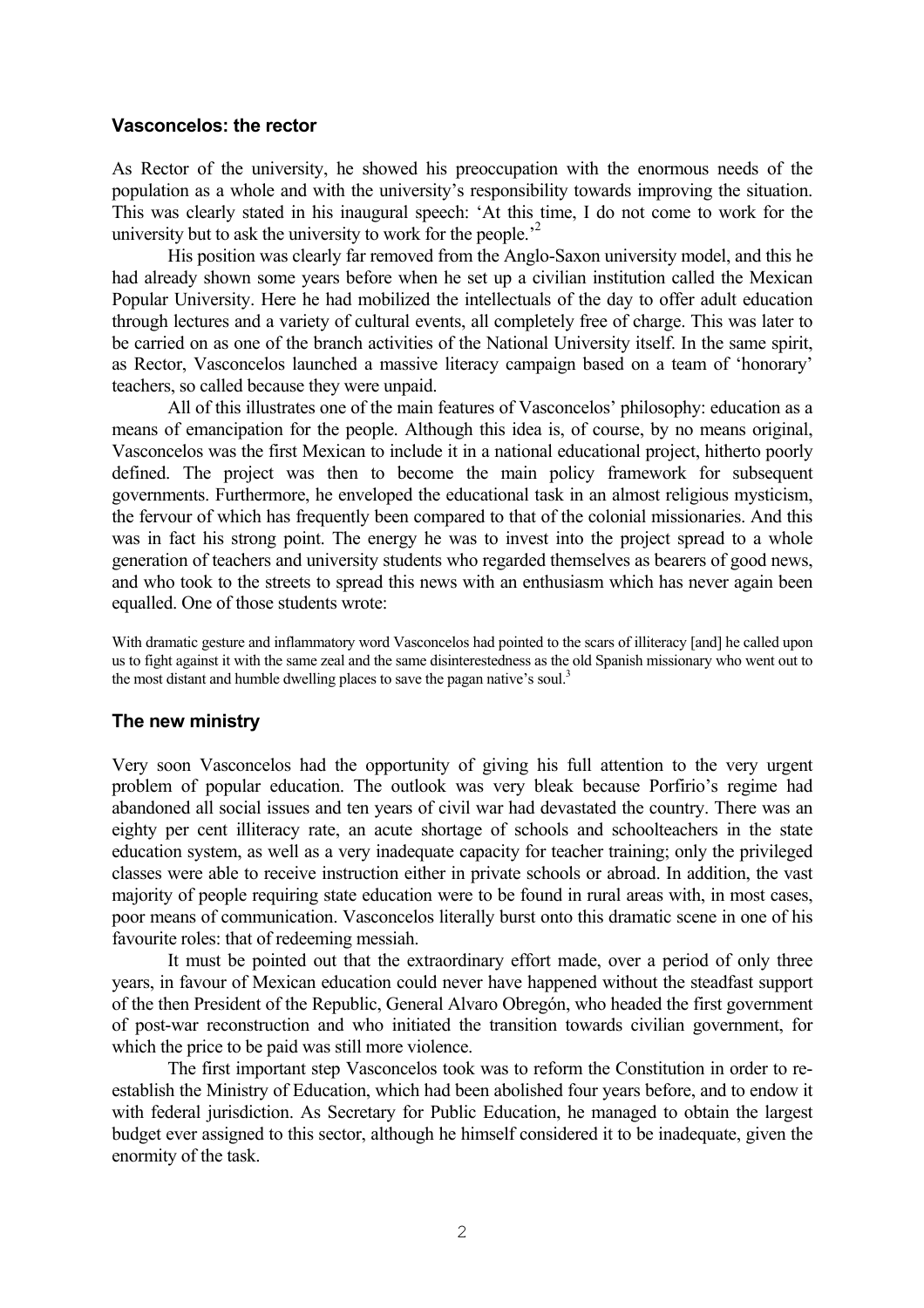Because he was conscious of the very precarious political situation, Vasconcelos felt he had to work against the clock. In his opinion, courage and imagination, of which he had plenty, were needed to undertake the educational and cultural revolution which had necessarily to follow on after the armed revolution. He thus dedicated himself to defining not only the basic principles of his project, but also the organizational framework required to carry it through.

## **The theoretical framework**

As was the custom of the day, Vasconcelos took up the banner of nationalism in order to overcome the tremendous racial, cultural, socio-economic and even geographical differences in Mexico which the revolution had brought to light.

 He put forward a pseudo-philosophical argument according to which a national spirit could only be attained by rediscovering the native values of a people, just like the great ancient cultures of Greece and of India. These cultures, as opposed to decadent Europe or pragmatic North America, carried in them the seed of original creative energy. In addition, all the best of our past colonial humanist legacy had to be recovered and blended into an Ibero-American melting pot which Vasconcelos called the 'cosmic race', endowed with unique qualities for the creation of a new world.

From a cultural point of view—as well as from many others—post-revolutionary Mexico was a blank page, just asking to be filled, and Vasconcelos set about filling it without paying too much attention to any rigorously scientific methodological considerations.

 With characteristic drive he started up a nationalist movement, which caught on very rapidly. However, 'it was a nationalism without a single trace of xenophobia; it was not antianything, but simply pro-Mexico.<sup>4</sup>

 The new Minister's concern for national identity met with an enthusiastic response throughout the country: from intellectuals, teachers, workers and also from successive governments, who saw therein justification for the revolutionary fight. Some other Latin American countries responded to Vasconcelos' call, according to which 'peoples like ours aspire to autonomy rooted in their own culture.<sup>5</sup> They believed that this would provide them with a politico-cultural alternative to the colonialism of the great powers.

 The role of education in this context was obvious: to help the Mexican people to rediscover their own country, both in the classroom and in the street, since educational action was not just for children but for the entire community.

 Moreover, this nationalistic education was also redesigned to resist the influence of some foreign educational ideas, which, like those of John Dewey in the United States, promoted a society based on utilitarian standards.

 Almost all Vasconcelos' ideas on this subject are to be found in his book *De Robinson a Odiseo* [From Robinson (Crusoe) to Odysseus], where he proposed a vitalistic attitude towards education, which he called 'structurative pedagogy'. Here again, he pays little attention to the theoretical coherence of his discourse and prefers to resort to a declamatory style, which is in fact very effective. The two characters mentioned in the title are taken from world literature and used as opposing educational models. First, there is Robinson Crusoe, the empiricist, who 'learns from experience' but who finds himself trapped in his own mundane daily existence; second, we find Odysseus, the spiritual adventurer, flying high and unrestrained. Determinism enforced by necessity is thus directly opposed to exalted liberation of the mind.

 'I take Robinson to symbolize the astute, improvised and exclusively technical method which characterizes the Anglo-Saxon era in the world: efficient but totally lacking in genius.' While Odysseus symbolizes 'the traveller who explores, acts, discovers and creates not only with his hands, and never with his hands alone, because he has neither the ability nor the wish to rid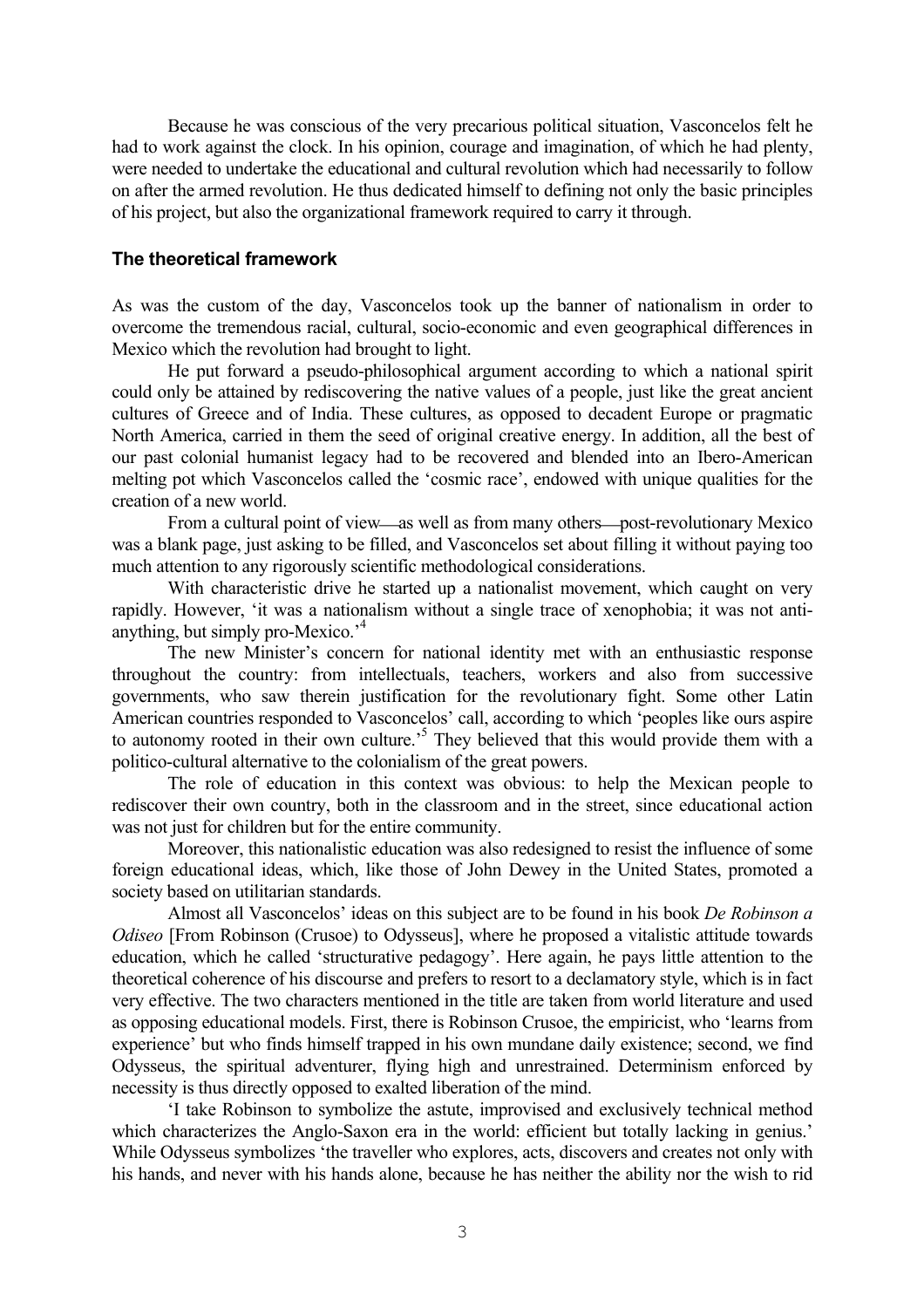himself of the creative talent or of the treasures of that millennial culture that he carries with him, and which liberates his mind.'6

 This 'structurative' pedagogy fulfils the ideal which Odysseus symbolizes by searching 'beyond the mastering of science, into the marvelous unfolding of the mind. [...] So, the educated mind enriches everyday reality precisely because it can modify and outwit certain aspects of necessity, thus developing a free mind, through knowledge.<sup>7</sup>

 Finally, one more characteristic feature of Vasconcelos' educational philosophy must be mentioned: aesthetics was regarded by him as the means by which liberation of the mind could be attained. Sublimation through aesthetic enjoyment is, at the same time, the way to emancipation, which enables the spirit of the individual, and that of society as a whole, to blossom forth. In Vasconcelos' opinion, this conception suited the Mexican people because of their natural disposition for aesthetic appreciation. He therefore set about promoting all types of popular artistic expression that had been disregarded and forgotten by the pro-French Profirist regime.

 If to go beyond simple practical instruction involves educating man's sensibility, then this sensibility in turns brings mankind closer to great ideas. Education is, therefore, not only a question of aesthetics, but of ethics, too.

 And so it is that Vasconcelos closes up the classic circle: beauty, goodness and knowledge, thus giving a certain harmony to his educational discourse; he does, however, accomplish a certain number of gymnastic feats in order to bridge the gaps between the various philosophical paradigms. This apparently did not cause him to lose any sleep, as he himself explained:

I am by nature born to poetry and songs of praise rather than to reflection, so I rarely felt that I was a philosopher. It was not so much my reasoning that made me philosophize, but my desire for integrity in all things: thought, emotion and action.

Consequently, it was with the passion, and not the logic, of his arguments that he was able to win over a well-disposed, but very often naive, audience. However, all this can in no way diminish the enormous scope of the work he accomplished in the field of public education.

# **The practical applications**

This concept of nationalistic, vital, aesthetic and ethical education was put into practice through a vast programme that transformed the country in a very short time.

 Vasconcelos divided his ministry into three main departments: schools, libraries and the fine arts. Considerable progress was made in the field of popular education in all three areas. The Schools Department decided to increase the educational services offered to both children and adults. At elementary level there was a fifty per cent increase in the number of teachers, pupils and official schools. The idea of promoting a harmonious and complete development of each individual was reflected in the curriculum; as well as traditional subjects, physical and artistic education was introduced, the latter being under the responsibility of the Department of Fine Arts. At the same time, links were established between school and work. Vasconcelos worked towards the advancement of popular trades as opposed to the classical university professions: 'We would prefer to be the best confectioner in the republic than the worst lawyer in the village.<sup>9</sup> So, technical and industrial education were introduced into both rural and urban schools and, at a higher level, the School of Chemical Sciences and the Technological Institute of Mexico were created, both with the most modern equipment.

 Special attention must be paid here to Vasconcelos' interpretation of the role of the teacher, whom he endowed with redeeming faculties: 'those teachers taking part in our work are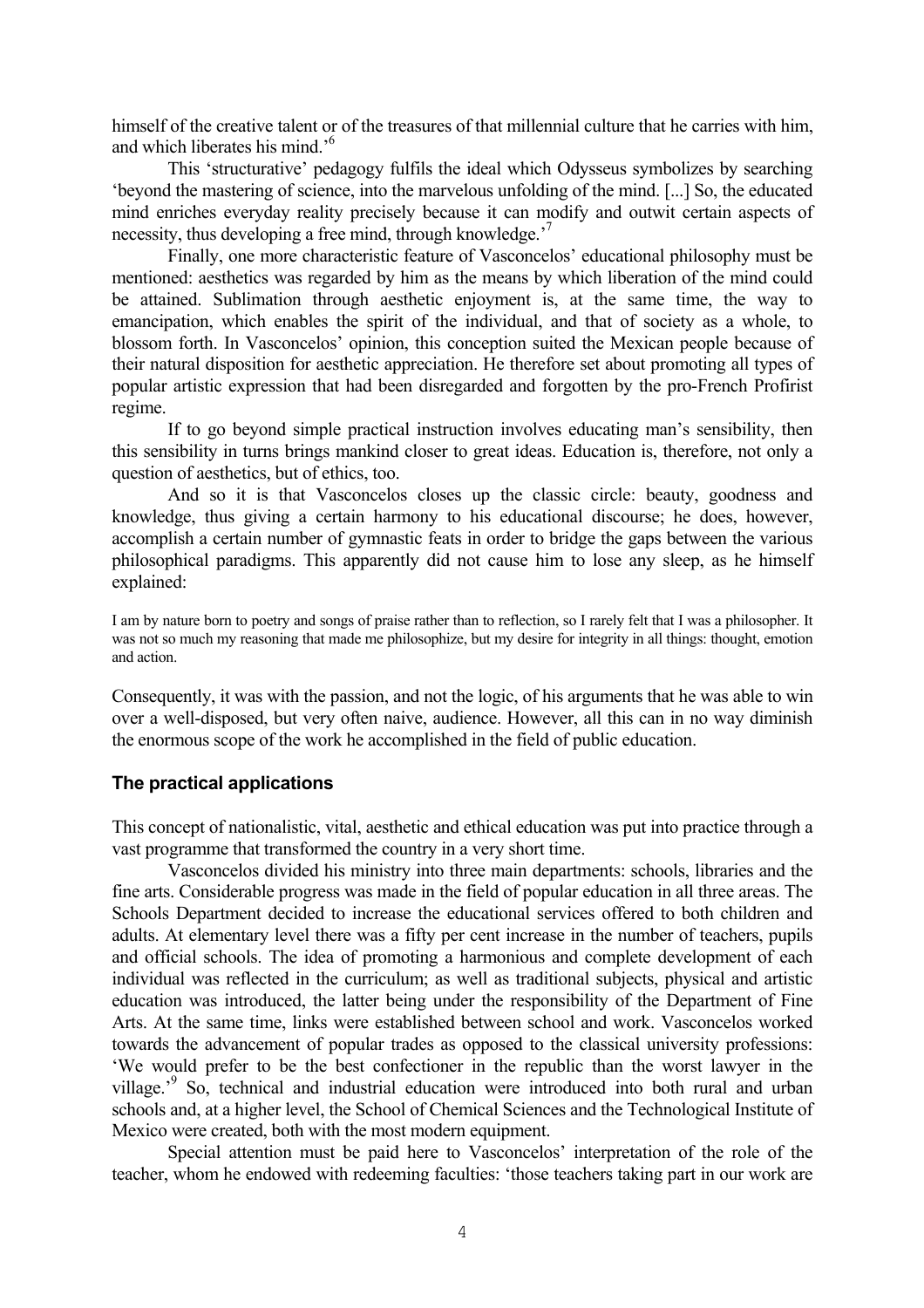convinced that they not only exercise a civil function but that they are also part of a modern crusade to elevate and liberate the minds and to improve the bodies of their fellow men.'10

 For Vasconcelos, a teacher was not a technician but an apostle and an artist. As such, the method he used had to combine example and seduction. This is best illustrated by the 'cultural missions', a strategy designed to take the educational service into rural areas. The teachermissionary was supposed to be the bearer of the alphabet, as well as the rudiments of civilization: in other words, techniques for the improvement of health, agriculture, handicrafts and the environment as a whole. He was thus aptly compared to a missionary, especially because of the spirit that inspired his work.

 This strategy was part of the project intended for native people, who represented the majority of the rural population. The Minister considered this to be only a temporary task since, instead of being kept and educated apart according to the North American system of reservations, the Indians would, once they had learnt Spanish and acquired some rudiments of knowledge, be able to register in rural schools where Indians, mestizos and whites would mix, irrespective of race'.<sup>11</sup>

 The aim, here again, was to attain a national spirit through the mixing of races. There was always the risk that some of the richness of the Mexican cultural mosaic might be lost, but Vasconcelos still chose the path of integration through education.

 Another integration project was that of education for women. Women were offered the possibility of becoming teachers in order to emancipate themselves and others. As in all post-war periods, opportunities were opened up for women in order to compensate for the thousands of men who had died. Vasconcelos, with the help of Gabriela Mistral, built up the myth of the ideal teacher. A woman's traditional qualities of self-sacrifice and sensitivity naturally fitted the description of the model teacher. Women were thus helped by Vasconcelos' eloquence to change their social image from that of mother of a family to that of mother of the people.

 Perhaps one of the most significant achievements for the teaching profession was in restoring its prestige by transforming its members into the bearers of the revolutionary messianic message. There have been very few periods in our history when schoolteachers have regarded their job with the same spiritual generosity as Vasconcelos conferred upon it, or when teachers have been able to count so totally on the recognition and support of the whole community.

 One of the most controversial tasks of Vasconcelos' administration was assigned to the Libraries Department: that of editing and publishing large quantities of books, magazines and educational texts. Vasconcelos, just like his Russian homologue, Lunacharsky, made the state into a publisher of accessible reading matter for the Mexican people in Spanish and at low prices:

We did not want it to be necessary to learn a foreign language in order to learn about the fundamental philosophy of mankind; we wanted to reduce the price of those books already on the market and make them more generally available, but this proved difficult, so we decided to keep our literacy campaign out of the greedy hands of the publishers.<sup>12</sup>

The list of publications is practically endless, as is the list of the subjects that they cover. Not only were over 2 million literacy primers published, together with translations of major classics, but also the best writers of the day wrote original texts and a great number of technical manuals were diffused. These publications were for all types of readers, in school or otherwise, and included special reading for children, young people, and adults, for both men and for women.

 Vasconcelos was very severely criticized both by private publishers, who accused him of unfair competition, and by the political opposition, who accused him of squandering public funds on such a costly undertaking for a country with a mainly illiterate population. Indeed, when he left the ministry the publishing programme stopped abruptly and all the thousands of sheets of paper left in the presses were printed with political propaganda instead.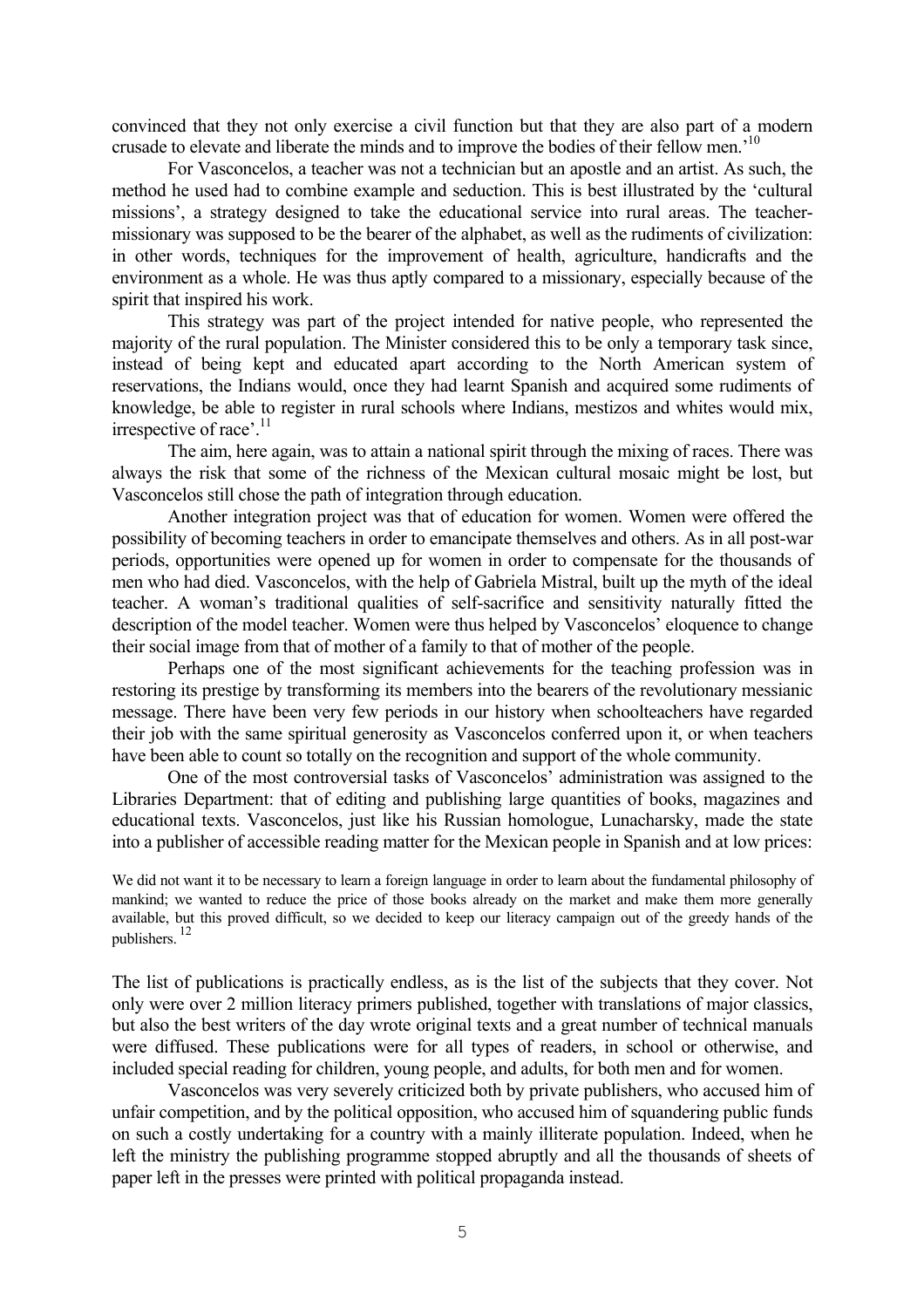However, most of the books reached their destination: a network of almost 2,000 libraries was set up throughout the country, either in special buildings or in rural schools, in union premises or in town halls. On many occasions Vasconcelos himself took the books to some of the smallest, most out-of-the-way places, to the great astonishment of the local inhabitants.

 The work accomplished by the Department of Fine Arts was equally spectacular. This department was in charge of the project to safeguard popular art and also of promoting the plastic arts, and the works of contemporary poets, writers and composers. It was thus responsible for the revival of traditional handicrafts, festivities, songs and dances, as well as of music and literature by educated Mexican composers and writers. Similarly, pre-Hispanic archeology was rediscovered, studied and used as a model for artistic production. Vasconcelos had a hand in the big upsurge in mural art by offering the walls of public buildings, including his newly built Ministry, for artists to execute their clearly nationally inspired works. He was also behind the reorganization of those institutions that had been more or less abandoned, such as the San Carlos Academy of Fine Arts, the National Conservatory of Music, and the National Symphony Orchestra.

 Once again, the Minister managed to involve all sectors of public life in this undertaking, making them all partners in a true festival of national culture which not only took over the traditional theatres, but invaded parks and open-air workshops too. 'It is in this last action—the creation of a cultural environment where each member of the population can peaceably find his own place—that Vasconcelos really occupies a place of major importance.<sup>'13</sup>

 Obviously, this article does not pretend to be an exhaustive study of the work and educative philosophy of Vasconcelos. It merely points out the most important aspects of his work and may thereby stimulate the reader to discover Vasconcelos' very pleasant prose for himself.

 As we have seen in the preceding pages, it is hard to define such a singular figure in simple terms, his ideas being regarded as either rich and complex or clumsy and confused. One thing is certain, however: for all his achievements or failings, he left a very clear personal mark on his own generation and on those that followed.

 It is probably true to say that his originality is not to be found in his ideas, which in the present-day perspective appear somewhat eclectic, but in his actions. He was more a man of action than of reflection, a talented and impassioned orator and a great individualistic, an authoritarian but distinctly charismatic organizer, who managed to devise a whole programme of educational action that was perfectly adapted to the circumstances of his time. This is, perhaps, the reason why his call for social solidarity was so successful.

 His influence was so far-reaching that many of the education ministers who succeeded him did no more than simply reiterate many of his instructions. One exception to this was Moisés Sáenz who, in the 1930s, attempted, without much success, to copy the North American model. Again, during the Cardenist period a little later, a more socialist framework was adopted, although Vasconcelos' ideas were not totally abandoned. Naturally, as time went by, the original mystique and vitality of Vasconcelos' ideas were lost and all that remained was worn-out revolutionary rhetoric.

 In spite of his well-known lament: 'the name of the Revolution has been so abused that I have come to rebel against it myself,<sup>14</sup> it was Vasconcelos who created the most effective politico-educational myths in Mexican contemporary history: the myth of education as a means to satisfy social needs and therefore as the irrefutable responsibility of the revolutionary state; the myth of the teacher in the role of the redeeming missionary; and the myth of the native as a source of inspiration and purification. **Notes** 

1. This profile first appeared in *Prospects,* vol. 14, no. 1, 1986.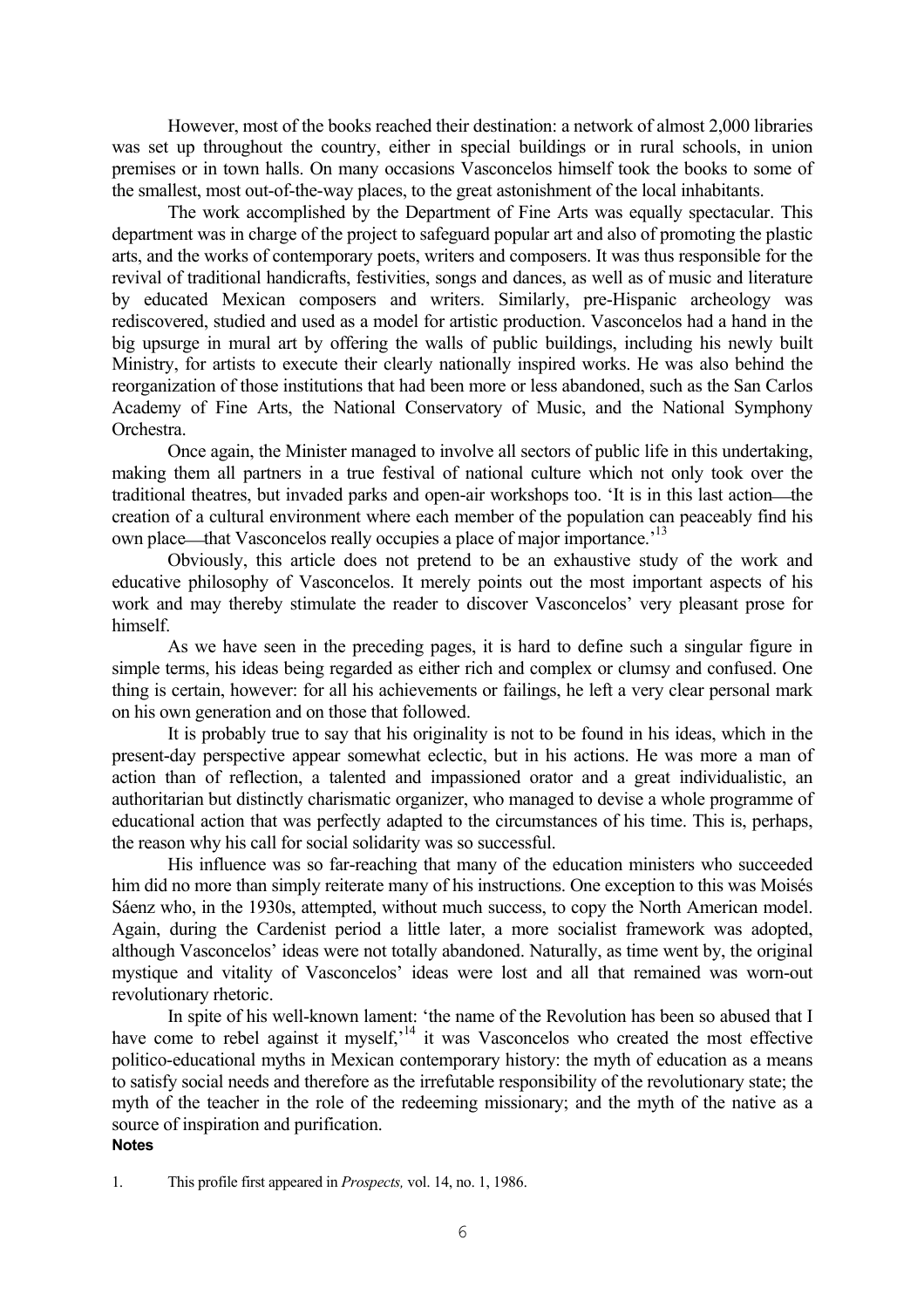- 2. *Rosario Encinas (Mexico)*. Assistant director of educational research at the National Institute for Adult Education, Mexico.
- 3. José Vasconcelos, *Discursos: 1920-1950* [Speeches: 1920-1950], p. 9, Mexico City, Ediciones Botas, 1950.
- 4. Daniel Cossío Villegas, *Memorias* [Recollections], p. 88, Mexico City, Joaquín Mortiz, 1977.
- 5. Ibid., p. 91.
- 6. J. Vasconcelos, 'De Robinson a Odiseo' [From Robinson (Crusoe) to Odysseus], *Textos sobre educación*, p. 55, Mexico City, Secretaria de Educación Pública/Fondo de Cultura Económica, Mexico City, 1981.
- 7. Ibid., p. 33 and 72.
- 8. Ibid., p. 49 and 146.
- 9. J. Vasconcelos, *La tormenta* [The Storm], Mexico City, Botas, 1937.
- 10. Quoted by José Joaquín Blanco, *Se llamaba Vasconcelos, una evocación crítica* [His Name Was Vasconceles, A Critical Portrait], p. 106, Mexico City, Fondo de Cultura Económica, 1983.
- 11. J. Vasconcelos, 'Conferencia en el Continental Memorial Hall de Washington' [Conference in the Continental Memorial Hall, Washington], *Textos sobre educación*, op. cit., p. 290.
- 12. J. Vasconcelos, 'Indologia', *Textos sobre educación*, op. cit., p. 169.
- 13. Ibid., p. 177.
- 14. Blanco, op. cit., p. 98.
- 15. Vasconcelos, *Discursos*, op. cit., p. 111.

## **Works by José Vasconcelos**

#### PREPARED BY FEDERICO VON BORSTEL

- *Antología de textos sobre educación* [Anthology of Texts on Education]. (Introduced and selected by A. Molina). Mexico City, Fondo de Cultura Económica, 1981. 306 p.
- *Breve historia de México* [Short History of Mexico]. Mexico City, Ediciones Botas, 1937. 638 p.
- *El desastre, tercera parte de Ulises Criollo, continuación de La tormenta* [The Disaster: Third Part of Ulises Criollo, continuation of The Storm]. Mexico City, Ediciones Botas, 1951. 684 p.
- *Discursos, 1920-1950* [Speeches, 1920-50]. Mexico City, Ediciones Botas, 1950. 318 p.
- *En el ocaso de mi vida* [At the End of My Life]. Mexico City, Populibros La Prensa, 1957. 289 p.
- *Filosofía estética: según el método de la coordinación* [Aesthetic Philosophy: According to the Co-ordination Method]. Buenos Aires, Mexico City, Espasa-Calpe Argentina, S.A., 1952. 161 p.
- *La flama: los de arriba en la revolución, historia y tragedia* [The Flame: The Leaders of the Revolution, History and Tragedy]. Mexico City, Compañía Editorial Continental, 1959. 496 p.
- *Hemerografía, 1911-1959* [Periodical Publications, 1911-59]. Mexico City, Secretaría de Hacienda y Crédito Público, 1965. 117 p.
- *Hernán Cortés, creador de la nacionalidad* [Hernan Cortes, Founder of Nationality]. Mexico City, Editorial Tradición, 1975. 198 p.
- *A Mexican Ulysses: An Autobiography*. (Trans. and abridged by W. Rex Crawford). Bloomington, Ind., Indiana University Press, 1963. 288 p.
- *Obras completas* [Complete Works]. Mexico City, Libreros Mexicanos Unidos, 1957-61. 4 vols.
- *El proconsulado: cuarta parte de Ulises Criollo* [The Proconsulate: Fourth Part of Ulises Criollo]. Mexico, Editorial Jus, 1968. 477 p.
- *¿Qué es la revolución?* [What is the Revolution?]. Mexico City, Ediciones Botas, 1937. 302 p.
- *La raza cósmica, misión de la raza iberoamericana* [The Cosmic Race: The Mission of the Ibero-American Race]. Madrid, Aguilar, 1966, c1961. 223 p.
- *Ulises Criollo*. Mexico City, Secretaría de Educación Pública, Cultura: Fondo de Cultura Económica, 1983.
- *Vasconcelos.* (Prologue and Selection by G. Fernández MacGregor). Mexico City, Ediciones de la Secretaría de Educación Pública, 1942. 229 p.